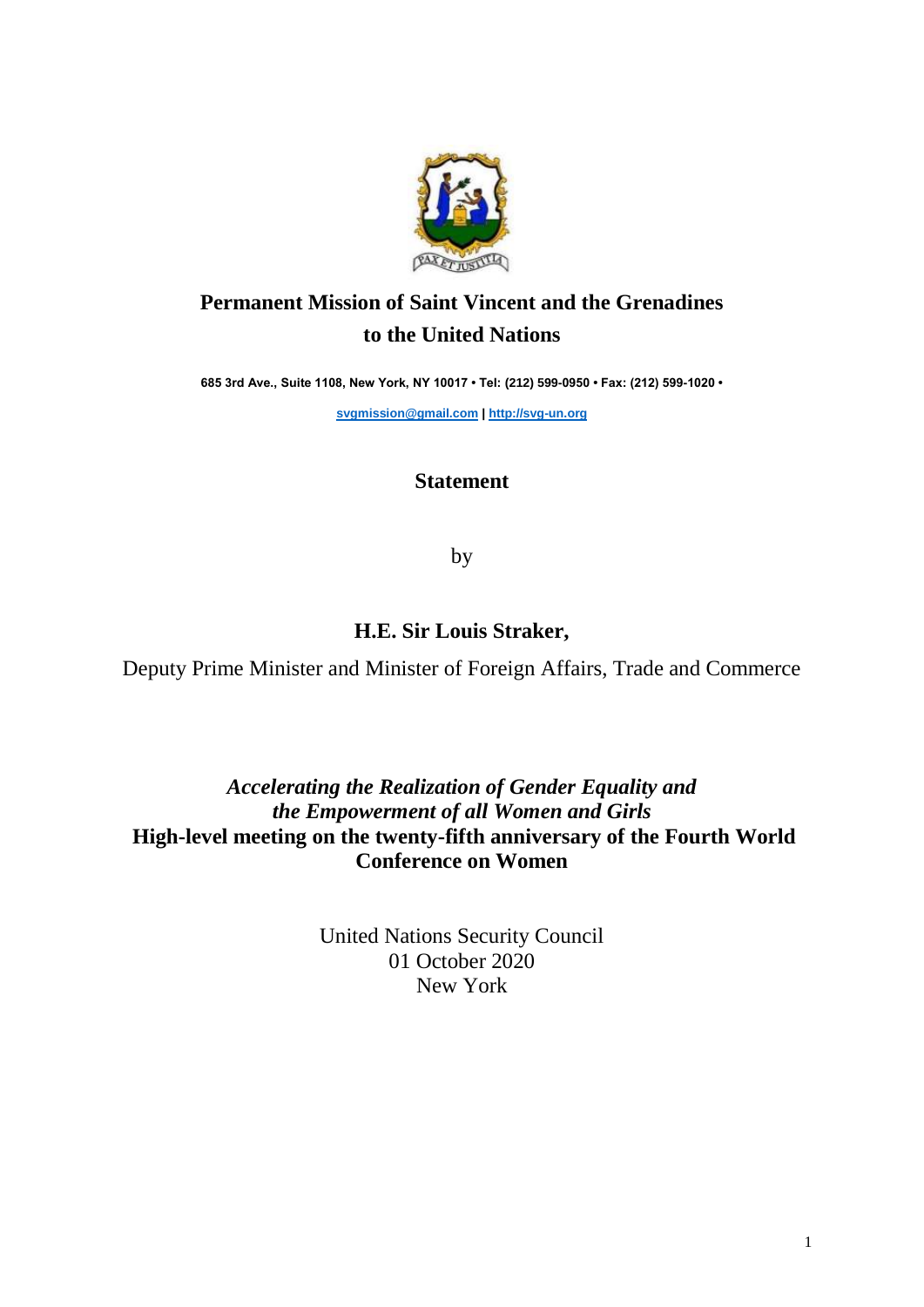Excellencies,

It is my pleasure to address you, on behalf of Saint Vincent and the Grenadines on the silver anniversary of the Beijing Declaration and Platform for Action, which remains a critical pillar of multilateralism and the wider global development agenda.

The pursuit of gender equality is inextricably tied to poverty eradication, democratized labour markets, people-centred economic growth, climate and environmental justice, and peace and security. This integrated gender-responsive approach to development has taken shape in Saint Vincent and the Grenadines through: universal access to quality education and healthcare; expanded labour market participation; increased access to housing; gender-aware citizen security measures; the promulgation of the Gender Equity Policy and Action Plan; and with national oversight provided by the Gender Equality Commission. Over recent decades, my Government – in partnership with the Caribbean Community (CARICOM), the Caribbean Development Bank, civil society organizations, UN Women, UNICEF and others, improved accountability and

2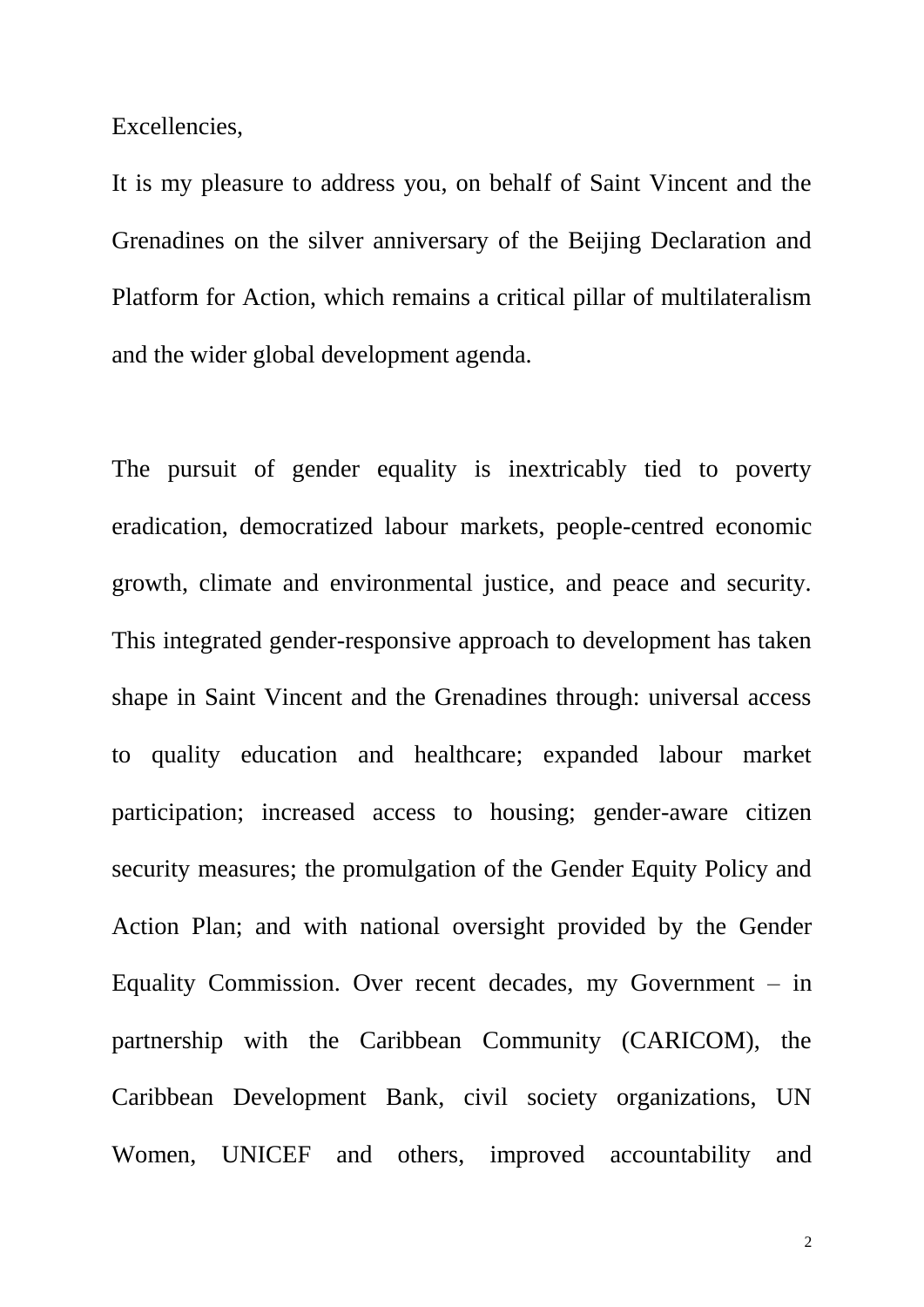community action for ending gender-based violence, with: the development and implementation of a comprehensive National Action Plan against Gender-based Violence; the introduction and revision of Domestic Violence and sexual offences legislation; the implementation of a Child Protection Bill; and the development of "Gender Relations and Gender-Based Violence" curriculum for all technical institutes.

However, to date, no country in the world has achieved gender equality. Indigenous, rural, and economically disadvantaged women, and women from racial, ethnic and religious minorities, are among those most acutely affected by enduring gender inequality. Today, the world is gripped by the devastating and uneven impact of the COVID-19 pandemic, which threatens to undermine progress on gender equality. Globally, we are witnessing increasing income inequality and collapsing social safety nets. Lockdown measures have seriously compromised access to education and training; with girls and young women far less likely to return to education, and significantly more likely to experience sexual and gender-based violence. Women are